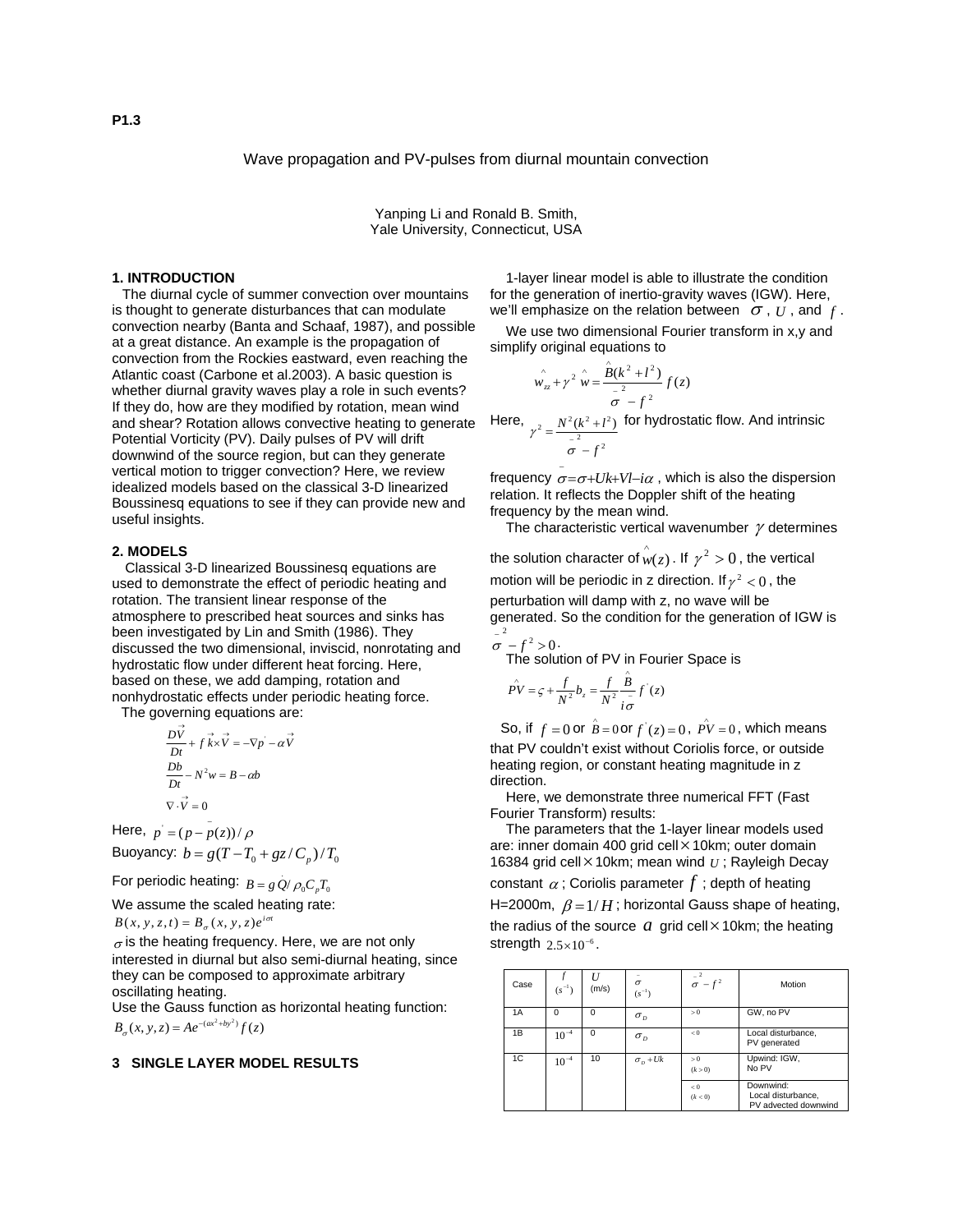

Case 1A simulates a diurnal oscillating, nonadvective, nonrotating flow. Fig 1.1 shows w field of case 1A. Fig 1.2 shows PV field of case 1A. The horizontal axis is x (10km per grid). The vertical axis is z (100m per grid). Since the oscillating heating effect is dominant  $(\sigma > f)$ , it generates gravity waves. These gravity waves propagate to both sides, and are reflected from the rigid lower boundary. No PV is generated because of no Coriolis force.



 Fig 2.1 Fig 2.2 Case 1B simulates a diurnal oscillating, nonadvective, rotating flow. Fig 2.1 shows w field. Fig 2.2 shows PV field. Since the Coriolis force effect is dominant  $(\sigma < f)$ , the disturbance will decay with height. Waves are cut off, only local disturbances exist. PV is



Case 1C simulates a diurnal oscillating, strongly advective, rotating flow. Fig 3.1 shows w field. Fig 3.2 shows PV field. Since the effects of oscillation and rotation are comparable, the advection becomes important. In the upwind side, inertio-gravity waves are generated; in the downwind side, they are cut off. PV are generated at the heating source and advected downwind. No vertical motion is associated with the advected PV pulse.

## **4. 2-LAYER MODEL RESULTS 4.1 Parameters in the model**

2-layer linear model is based on the 1-layer model, but vertical shears of  $U_1 / U_2$  and  $N_1 / N_2$  are added. This model is capable of illustrating the vertical wind shear, stability changing with height in troposphere.



### **4.2 General analytic solutions**

In order to demonstrate the effect of the vertical shear, first, we solve 2-layer Linearized Boussinesq equations in Fourier space:  $I.0 \le z < z_1$ 

 $\hat{w}_1(z) = \frac{\sigma_1}{z} \cdot \frac{-ie}{z}$ *iγ*<sub>1</sub>*z*<sub>1</sub>-*iγ*<sub>2</sub>*z*<sub>1</sub>  $\phi_1(z) = \frac{\sigma_1}{z} \cdot \frac{-}{z}$ 

$$
\hat{w}_1(z) = \frac{\sigma_1}{\sigma_2} \cdot \frac{-ie^{i\gamma_1 z_1 - i\gamma_2 z_1}}{(\sigma_1 - f^2)\gamma_1(e^{2i\gamma_1 z_1} + 1) - (\sigma_2 - f^2)\gamma_2(e^{2i\gamma_1 z_1} - 1)} \frac{\hat{B}(k^2 + l^2)}{(i\gamma_2 - \beta)^2}(e^{i\gamma_1 z} - e^{-i\gamma_1 z})
$$
  
\nII.  $z_1 \le z < H$ 

$$
\hat{w}_2(z) = \frac{\gamma_1}{i\gamma_2} \frac{e^{2i\gamma_1 z_1} + 1}{(\sigma_1^2 - f^2)\gamma_1(e^{2i\gamma_1 z_1} + 1) - (\sigma_2^2 - f^2)\gamma_2(e^{2i\gamma_1 z_1} - 1)} \cdot \frac{\hat{B}(k^2 + l^2)}{(i\gamma_2 - \beta)^2} e^{i\gamma_2 H - 2i\gamma_2 z_1} e^{i\gamma_2 z} \n+ \frac{\hat{B}(k^2 + l^2)}{(\sigma_1^2 - f^2)2i\gamma_2} \frac{1}{(i\gamma_2 - \beta)^2} \left[e^{i\gamma_2 H - 2i\gamma_2 z_1} e^{i\gamma_2 z} + e^{i\gamma_2 H} e^{-i\gamma_2 z}\right]
$$

*III*.  $z \geq H$ 

$$
\hat{w}_3(z) = \frac{\gamma_1}{i\gamma_2} \frac{1 + e^{-2i\gamma_2 z_1}}{(\sigma_1^2 - f^2)\gamma_1(e^{2i\gamma_1 z_1} + 1) - (\sigma_2^2 - f^2)\gamma_2(e^{2i\gamma_1 z_1} - 1)} \cdot \frac{\hat{B}(k^2 + l^2)}{(i\gamma_2 - \beta)^2} e^{i\gamma_2 H} e^{i\gamma_2 z_2}
$$
\n
$$
+ (e^{-2i\gamma_2 z_1} + e^{-2i\gamma_2 H}) \frac{\hat{B}(k^2 + l^2)}{(\sigma_1^2 - f^2)2i\gamma_2} \frac{1}{(i\gamma_2 - \beta)^2} e^{i\gamma_2 H} e^{i\gamma_2 z}
$$
\nAnd 
$$
P\hat{V}_n = \frac{f}{N^2} \frac{\hat{B}(k, l) f'(z)}{i\sigma_1^2}
$$
  $n = 1, 2, 3$ 

## *i n*  $n - N^2$  *i*  $\sigma$

# **4.3 Asymptotic integral evaluation to get the far field solution**

To simplify the discussion, we set  $l = 0$  here. In real space,

$$
w_n(x, z, t) = e^{i\sigma t} \int \hat{w_n}(k, z) e^{ikx} dk \cdot PV_n(x, z, t) = e^{i\sigma t} \int \hat{PV}_n(k, z) e^{ikx} dk
$$

If the solution of  $\hat{w_n}$  exist, the eigenvalue  $\gamma_n$  should be finite, which means  $\sigma_n^{-2}$  -  $f^2 \neq 0$ . Also, the definition of  $\gamma_n$  make sure  $\gamma_n$  is finite and  $\gamma_n \neq 0$ , otherwise  $k^2 + l^2 = 0$ , which is impossible. The imaginary part of  $\gamma_n \geq 0$  make sure  $(i\gamma_n - \beta) < 0$ . So the possible poles for the integral are  $\sigma_2 = 0$  and

$$
(\sigma_1^2 - f^2) \gamma_1 (e^{2i\gamma_1 z_1} + 1) - (\sigma_2^2 - f^2) \gamma_2 (e^{2i\gamma_1 z_1} - 1) = 0.
$$
  
The latter one equals to

$$
\tan(\gamma_1 z_1) = -i \cdot \frac{\sigma_1 - f^2}{\sigma_2^2 - f^2} \cdot \frac{\gamma_1}{\gamma_2}
$$

Which is resonance condition. But the choose of physical parameters here ( $a, U, U, W_1, N_1, N_2, \sigma, f$ ) is impossible to satisfy this resonance condition. So, there will not exist singularity for  $\stackrel{\wedge}{w_2}(k, z)$  and  $\stackrel{\wedge}{w_3}(k, z)$  , since

$$
\gamma_2 \neq 0
$$
,  $(i\gamma_2 - \beta) \neq 0$ . But it is possible for  $\sigma_n = 0$ .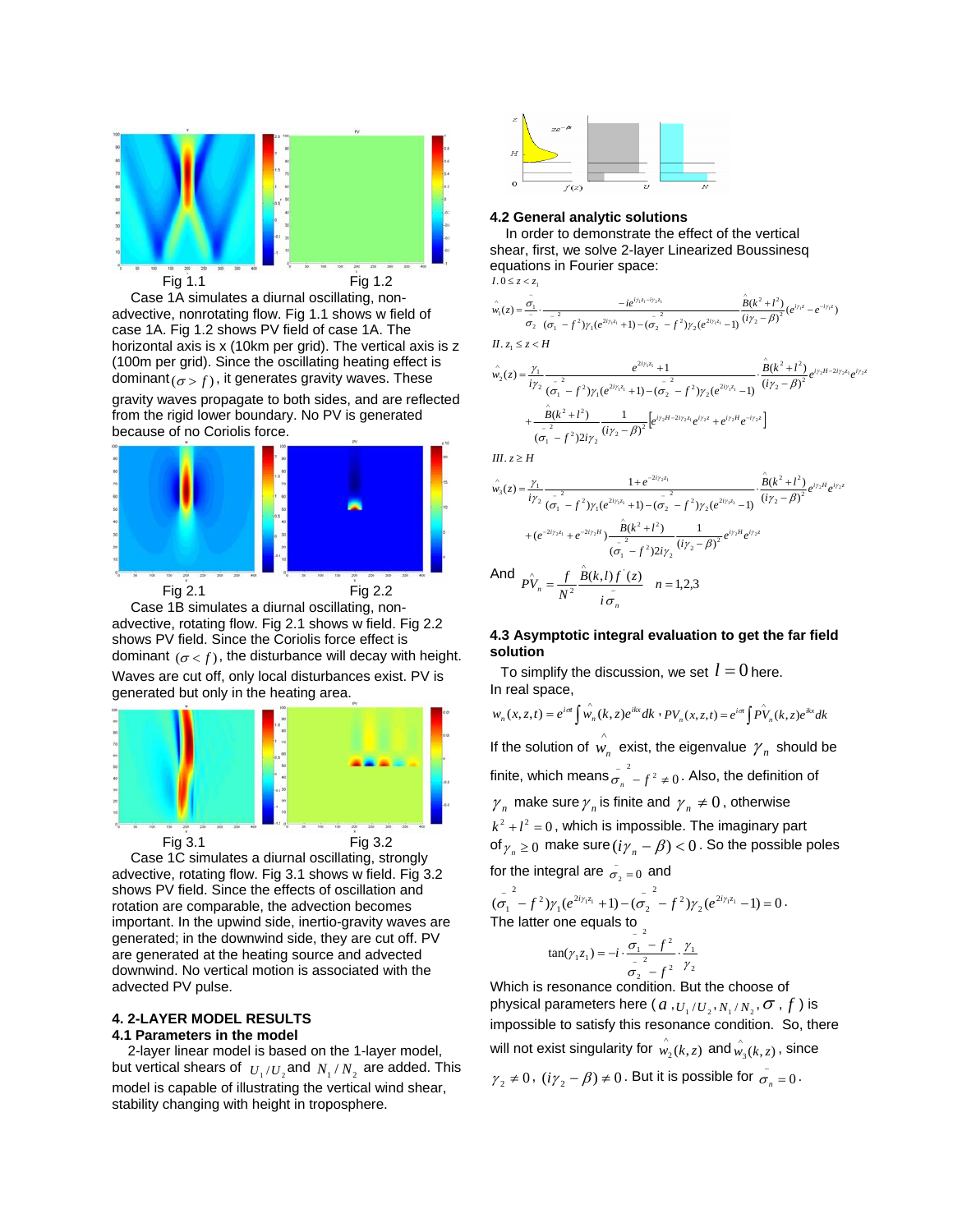When  $\sigma_2 = 0$  ,  $\sigma + U_2 k^* = 0$  , 2  $k^* = -\frac{\sigma}{U_2}$ , it will become

a singularity to  $\stackrel{\wedge}{w_1}(k, z)$  and  $\stackrel{\wedge}{P^V}\!\!{}_{3}(k, z)$  .

Since 
$$
\gamma_n
$$
,  $\frac{k^2}{\sigma_2^2 - f^2}$  are all rational function of k, and the

degree of numerator and denominator are the same, which means that when k goes to infinity, they goes to some specific values. So,  $\stackrel{\wedge}{w_3}(k,z) = f(k^0)e^{ik^0z}\stackrel{\wedge}{B}$  , and  $\int_{f(k^0)e^{ik^0z}}^{\cdot} \big| < M$  when  $k \to \infty$  . But  $\stackrel{\wedge}{B} = Be^{\frac{-k^2}{a^2}}$ *a*  $\hat{B} = Be^{-\frac{k^2}{a^2}}$ , when *<sup>k</sup>* <sup>→</sup> <sup>∞</sup> , <sup>→</sup> <sup>0</sup> <sup>∧</sup> *<sup>B</sup>* . So <sup>&</sup>lt; <sup>∞</sup> ∫ ∧ *w* (*k*,*z*)*dk* <sup>3</sup> . According to

 $\lim_{\delta \to 0} \text{Riemann-Lebesgue Lemma, } \int_{0}^{\delta} (k, z) e^{ikx} dk \to 0 \text{ when } i$ 

 $x \rightarrow \infty$  .  $\stackrel{\wedge}{w_2}(k, z)$  is also the same.

But 
$$
\hat{w}_1(k, z)
$$
 has singularity for  $k^* = -\frac{\sigma}{U_2}$ . And

$$
\int_{-\infty}^{\infty} \hat{w_1}(k, z) e^{ikx} dk = \int_{-\infty}^{\infty} f(k) \frac{1}{\sigma + U_2 k} \Big[ e^{i \gamma_1(k) z} - e^{-i \gamma_1(k) z} \Big] e^{ikx} dk
$$

This integral can be easily evaluated by using contour integration.

$$
w_1(x, z, t) = 2\pi i \text{ Re } s(k^*)e^{i\sigma t}
$$
  
=  $-4\pi f(k^*)\sin[\gamma_1(k^*)z]e^{-i\frac{\sigma}{U_2}(x-U_2t)}e^{-\frac{\alpha_2}{U_2}x}$   
Also  
 $PV_3(x, z, t) = 2\pi i \text{ Re } s(k^*)e^{i\sigma t}$ 

$$
=2\pi \frac{f}{N_2^2} \cdot f'(z)e^{-i\frac{\sigma}{U_2}(x-U_2t)}e^{-\frac{\alpha_2}{U_2}x}
$$

Which means that  $w_1(x, z, t)$  and  $p_{V_2(x, z, t)}$  propagate downwind with the same speed  $_{\boldsymbol{U}_2}$ . And the term  $\textit{Sin}\big[\gamma_{1}(k^{*})_{\mathcal{Z}}\big]$  determines the vertical structure of  $_{W_{1}}.$  If  $\gamma_1(k^*)$  is real,  $w_1(x, z, t)$  is periodic in z direction, which corresponds to gravity waves in the lower layer ( $\gamma_1^2 > 0$ ). If  $\gamma_1(k^*)$  is imaginary,  $w_1(x, z, t)$  decays with height  $(\gamma_1^2 < 0)$ , which corresponds to quasi-geostrophic (QG) motion.

By the way, the singularity of  $\hat{w}_1(k, z)$  caused only

when  $\sigma_1 \neq \sigma_2$  . If  $\sigma_1 = \sigma_2$ , no matter  $\sigma_2 = 0$ , the

nominator  $\sigma_1$  cancels with the denominator  $\sigma_2$ , no singularity causes. This means that if no shears exist,  $w_1(x, z, t) \rightarrow 0$  when  $x \rightarrow \infty$ , no matter PV drifting with mean wind or not. This result is consistent with the general conclusion that vertical motion is invariant under a Galilean transformation of the zonal coordinate.

## **4.4 Numerical FFT results for 2-layer linear model**

Here, we demonstrate two numerical FFT results for the 2-layer model:

| Case | $\sigma$<br>$s^{-1}$ |           | $U_1/U_2$ m/s | Motion   |             |
|------|----------------------|-----------|---------------|----------|-------------|
|      |                      | $s^{-1}$  |               |          |             |
| 2A   | $\sigma_{p}$         | $10^{-4}$ | 1/10          | Upwind   | II: IGW     |
|      |                      |           |               |          | I: QG       |
|      |                      |           |               | Downwind | II: PV, IGW |
|      |                      |           |               |          | I:QG        |
| 2B   | $2\sigma_{D}$        | $10^{-4}$ | 1/10          | Upwind   | II: IGW     |
|      |                      |           |               |          | I: IGW      |
|      |                      |           |               | Downwind | II: PV, IGW |
|      |                      |           |               |          | I: IGW      |





 Case 2A simulates the case with diurnal heating and strong vertical shears. Fig 4.1 is the frequency diagram, it shows that gravity waves generate in the upwind side both in the upper layer and in the lower layer; but in the downwind side, the intrinsic frequency of the lower layer falls into the quasi-geostrophic (QG) region, so only QG perturbation is generated there. Fig 4.2 is the w field. Fig 4.3 is the PV field. The horizontal axis is x (10km per grid). The vertical axis is z (100m per grid). Although near the heating source, there exist local forced circulation. But far away from the source, only the QG perturbation triggered by the drifting PV is dominant. Fig 4.4 is the time-distance plot of the w when z=1800m. Fig 4.5 is the time-distance plot of the PV when z=5200m. The horizontal axis is x (10km per grid). The vertical axis is t (432 second per grid). It can be seen that the propagating QG perturbation in the lower layer and drifting PV in the upper layer have the same speed, which is equal to that of the upper layer mean wind.